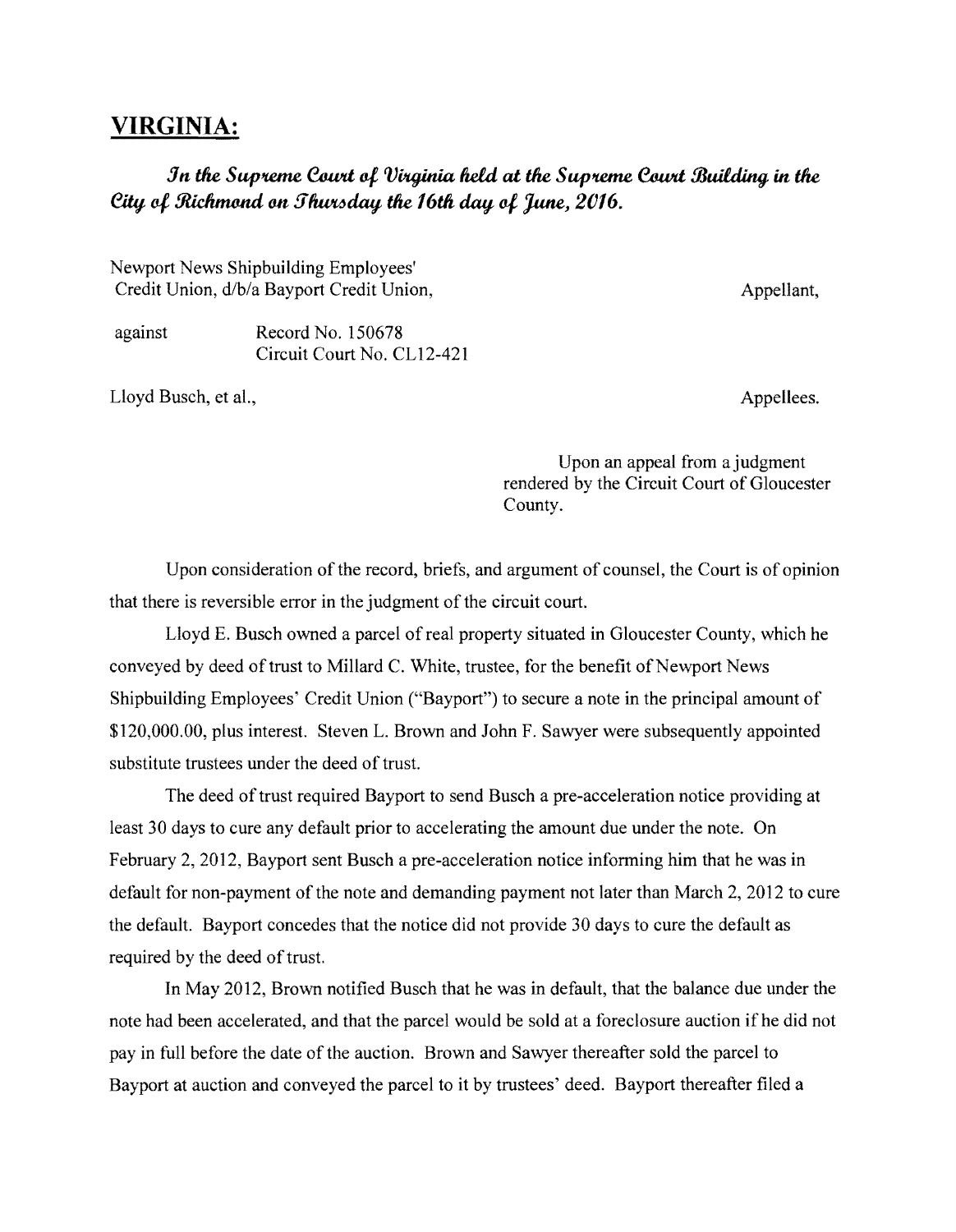summons for unlawful detainer. The general district court awarded Bayport possession and Busch filed a de novo appeal in the circuit court.

The appeal was tried to a jury on October 21, 2014. At the conclusion of Bayport's case, Busch moved to strike the evidence arguing that the pre-acceleration notice failed to fulfill the requirement of the deed of trust. The court ruled that Bayport had not substantially complied with the pre-acceleration notice requirement. It therefore granted Busch's motion to strike and advised Bayport to begin the foreclosure proceeding anew.

On November 13, 2014, Bayport filed a consolidated motion to reconsider and motion for judgment as a matter of law arguing, for the first time, that the general district court lacked jurisdiction to try title in an unlawful detainer proceeding and that the circuit court's jurisdiction in the de novo appeal was limited to the jurisdiction of the general district court. Bayport argued that the validity of the foreclosure proceeding therefore was not relevant because Bayport had facially valid title in the form of the trustees' deed.

The circuit court entered its final order dismissing the summons for unlawful detainer on February 9,2015. Bayport filed a timely notice of appeal on March 2, 2015. The circuit court denied Bayport's consolidated motion by a putative order dated April 29, 2015. Bayport appeals.

All the arguments Bayport makes in its assignments of error were raised for the first time in the consolidated motion it filed on November 13, 2014. While the circuit court did not enter its final order until February 9,2015, it did not address Bayport's motion then. The court first addressed Bayport's motion on April 29, 2015.

Under Rule 1:1, a circuit court loses jurisdiction over a case 21 days after the entry of its final judgment.

The running of the twenty-one day time period prescribed by Rule 1:1 may be interrupted only by the entry, within the twenty-one day time period, of an order modifying, vacating, or suspending the final judgment order. Neither the filing of post-trial or post-judgment motions, nor the trial court's taking such motions under consideration, nor the pendency of such motions on the twenty-first day after final judgment, is sufficient to toll or extend the running of the twenty-one day time period of Rule 1:1.

2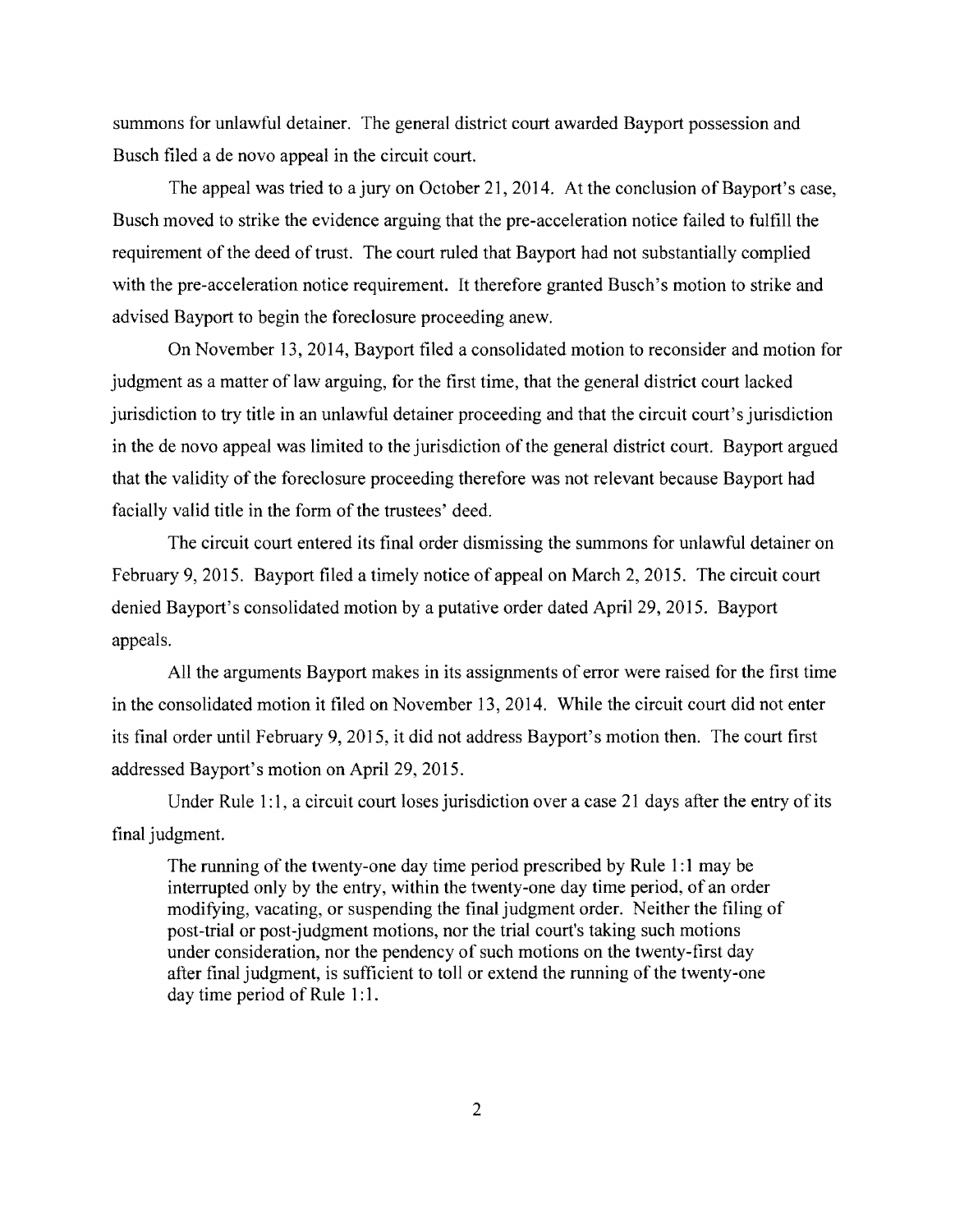Super Fresh Food Mkts. of Va. v. Ruffin, 263 Va. 555,560,561 S.E.2d 734, 737 (2002). Any action by a court after the 21-day period elapses is void for want of jurisdiction. Id. at 563, 561 S.E.2d at 736.

In this case, the circuit court entered no order modifying, vacating, or suspending its February 9, 2015 final order. Accordingly, its jurisdiction lapsed on March 2, 2015, 58 days before April 29, 2015. Its decision that day on Bayport's motion is a nullity.

A motion to reconsider is insufficient to preserve an argument for appeal "when the record fails to reflect that the trial court had the opportunity to rule upon that motion." Brandon v. Cox, 284 Va. 251, 255-56, 736 S.E.2d 695, 697 (2012). The burden is on the appellant to establish such a record. Id at 256 n.2, 736 S.E.2d at 697 n.2. Because the circuit court in this case lost jurisdiction before giving any indication on the record that it was aware of Bayport's motion, "there is no evidence in the record that the trial court had the opportunity to rule upon the argument that [Bayport] presents on appeal." Id. at 256, 736 S.E.2d at 697. Consequently, "it cannot be said that the case can be heard in this Court upon the same record upon which it was heard in the trial court and, therefore, the purpose of Rule 5:25 is defeated. Thus, we must hold that [Bayport] has waived [its] argument by failing to preserve it." Id.

Nevertheless, in one of its assignments of error, Bayport asserts that the circuit court lacked subject matter jurisdiction to try title in a de novo appeal of an unlawful detainer proceeding taken from the general district court. A court's lack of subject matter jurisdiction may be raised at any time, even for the first time on appeal. Virginian-Pilot Media Cos., LLC v. Dow Jones & Co., 280 Va. 464, 468, 698 S.E.2d 900, 902 (2010).

The subject matter jurisdiction of the circuit court, when exercising its de novo appellate jurisdiction in an appeal taken from a court not of record, is derived from and limited to the subject matter jurisdiction of the court from which that appeal was taken. Addison v. Salyer, 185 Va. 644, 651-52, 40 S.E.2d 260, 264 (1946). The Court articulated the rule for determining whether the general district court has subject matter jurisdiction over an unlawful detainer action commenced there in Parrish v. Federal National Mortgage Association, Va. S.E.2d (this day decided).

Applying the Parrish rule to the facts of this case, the Court determines that Busch "allege[d] facts sufficient to place the validity of the trustee's deed in doubt."  $\underline{Id}$  at  $\underline{\hspace{1cm}}$ ,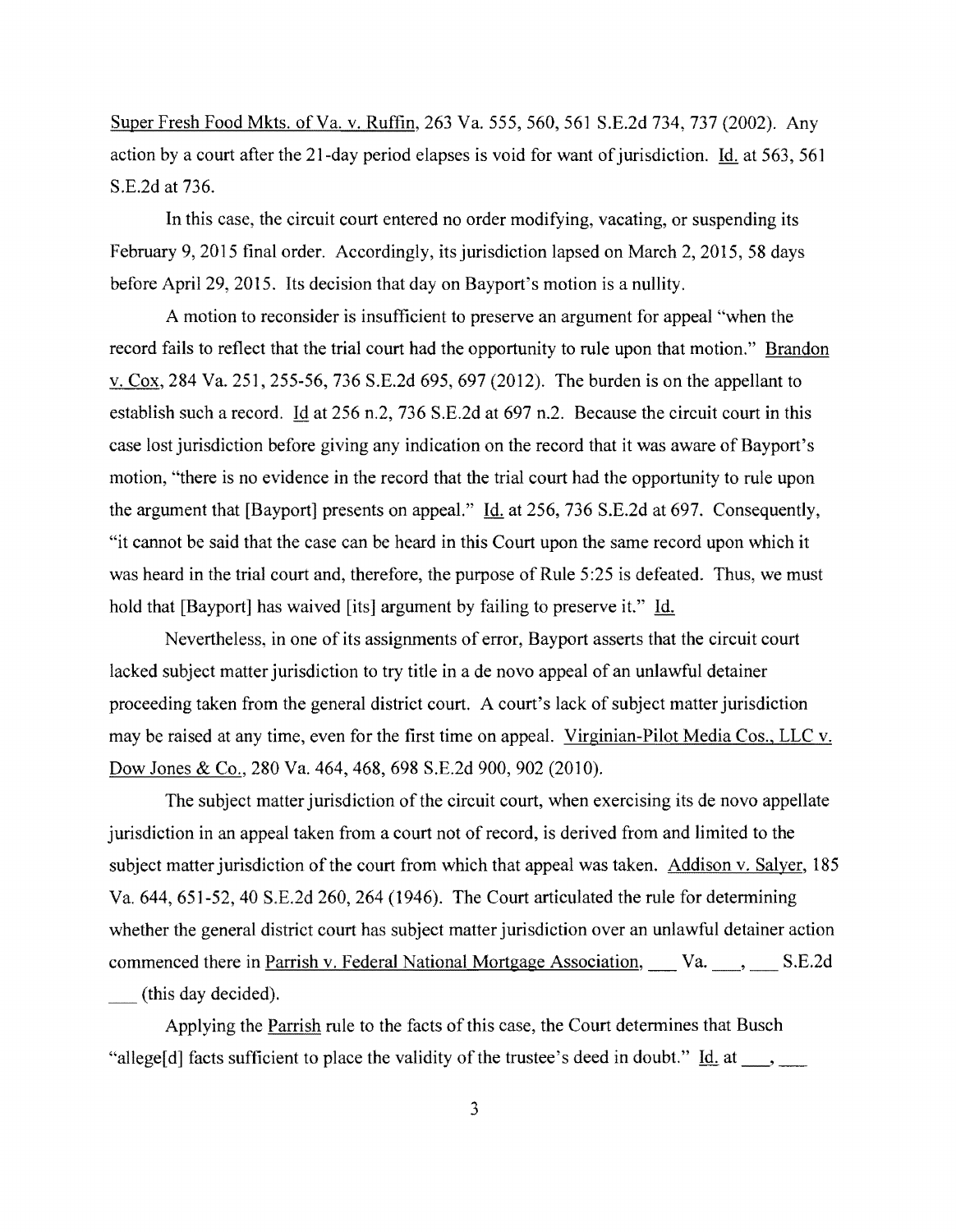S.E.2d at Fig. 3. He alleged that the deed of trust required a pre-acceleration notice providing at least 30 days to cure any default as a condition precedent to acceleration of the debt and foreclosure. He alleged that the requirement was not substantially complied with.<sup>1</sup> The Court may infer from his allegations that Bayport was aware of the defect because it was both the foreclosure purchaser and the lender that allegedly failed to fulfill the condition precedent.

The Court therefore holds that Busch "raised a bona fide question of title in the unlawful detainer proceeding, thereby divesting the general district court of subject matter jurisdiction." Id. at \_, \_ S.E.2d at \_. Accordingly, neither the general district court nor the circuit court (exercising its de novo appellate jurisdiction) had subject matter jurisdiction to try the unlawful detainer action, which should have been dismissed without prejudice.

For these reasons, the Court vacates the judgment of the circuit court and dismisses the summons for unlawful detainer, thereby restoring the parties to their status quo ante the commencement of the unlawful detainer proceeding.

This order shall be certified to the Circuit Court of Gloucester County. Justice Goodwyn took no part in the consideration of this case.

JUSTICE McCLANAHAN, concurring in part and dissenting in part.

I agree with the majority that Bayport waived the argument it makes on appeal. However, I disagree that the general district court and circuit court lacked subject matter jurisdiction for the reasons stated in my opinion in Parrish v. Federal National Mortgage Association, Va. , S.E.2d (this day decided) (McClanahan, J., concurring in part and dissenting in part). Therefore, I would not vacate the judgment of the circuit court.

JUSTICE POWELL, concurring in part and dissenting in part.

I agree with the majority that Bayport failed to preserve the non-jurisdictional arguments that it raises on appeal and, therefore, it has waived those arguments under Rule 5:25. However, as I explained in my opinion in Parrish v. Federal National Mortgage Association, Va.

<sup>\*</sup> Bayport did not assign error to the circuit court's ruling that it had not substantially complied with the pre-acceleration notice requirement.